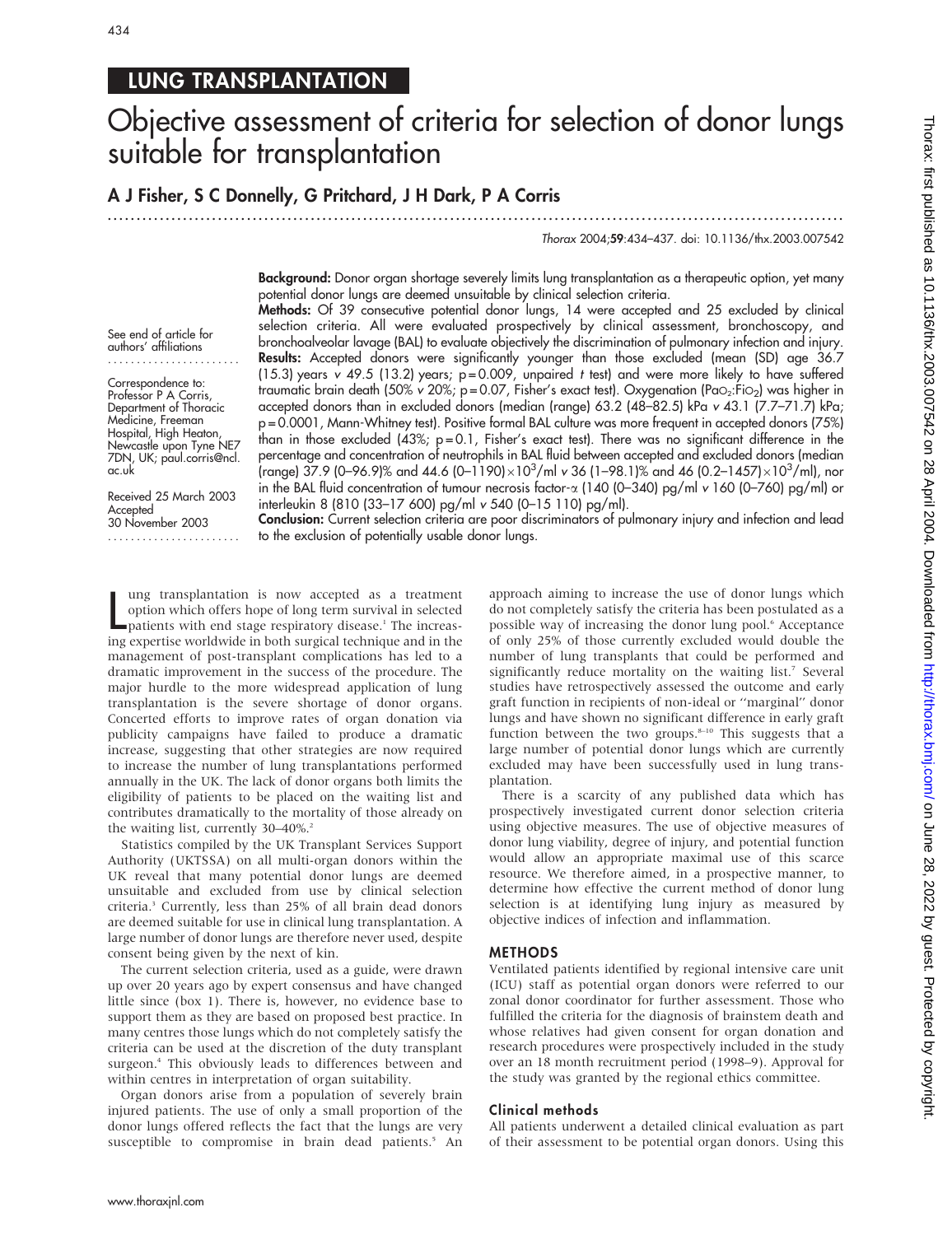## Box 1 Criteria for selection of suitable lung donors (adapted from Winton<sup>4</sup>)

- Age  $<$  65 years
- No history of severe active lung disease
- Limited smoking history
- No history of malignant neoplasm
- HIV and hepatitis B and C negative
- No evidence of active pulmonary sepsis
- Clear chest radiograph
- $\bullet$  Insignificant endotracheal secretions
- Pa $\circ$  >60 kPa on Fio<sub>2</sub> 1.0
- Acceptable visual inspection of lungs
- Acceptable bronchoscopic findings

information in conjunction with accepted selection criteria, a decision on whether to accept or exclude the lungs from use in transplantation was made by the duty cardiopulmonary transplant surgeon in line with standard clinical practice and without knowledge of objective measures.

The reason for exclusion was noted and all patients were then separated into those deemed suitable lung donors and those excluded by interpretation of current selection criteria.

Fibreoptic bronchoscopy and bronchoalveolar lavage (BAL) was performed on all the potential donors in the operating theatre of the donor hospital by the same investigator. The visual appearance of the endobronchial tree was noted. BAL was performed by standard techniques. Briefly, two 60 ml aliquots of sterile saline were instilled into the right middle lobe or lingula and aspirated by gentle hand suction to avoid cell damage. The lavage fluid was stored on ice until return to the base laboratory. Ten ml of lavage fluid was used for formal microbiological evaluation to detect bacteria, viruses, and fungi.

#### Laboratory methods

The lavage fluid was filtered through gauze to remove mucoid debris and centrifuged at 1000  $g$  for 4 min at 4°C to separate a cell pellet from the supernatant. The supernatant was further centrifuged at 2500 g for 4 min at 4°C and aliquoted into small volumes before storage at  $-70^{\circ}$ C for subsequent analysis. Total cell numbers were determined in the resuspended pellet using a haemocytometer. Cytospins of the cell suspension were then prepared (Shandon 3 cytospin) and stained with a modified Giemsa stain on an automated staining console (Haematec). The differential cell count was determined from the high power field examination of 1000 cells.

Concentrations of the acute proinflammatory cytokines tumour necrosis factor  $\alpha$  (TNF- $\alpha$ ) and interleukin 8 (IL-8) in BAL fluid were determined by a previously established ELISA technique.11 Briefly, mouse antibody to human IL-8 (R&D Systems, UK) was bound to microtitre plates (Costar, Cambridge, MA, USA) by overnight incubation. Endogenous binding was blocked with 0.1% bovine serum albumin in phosphate buffered saline (PBS). Plates were washed three times between each step with PBS containing 0.05% Tween 20. Human IL-8 (R&D Systems, UK) in duplicate serial dilutions 10 pg/ml to 100 ng/ml was used to generate a standard curve. Samples in triplicate (100 µl of neat lavage) were incubated in wells for 2 hours at room temperature before adding biotin labelled anti-human IL-8 detection antibody (R&D Systems, UK) for a further 2 hours. Each well was incubated for 30 min with streptavidinperoxidase conjugate before chromogen (tetramethylbenzidine, Sigma) was added and developed over  $10-15$  min in darkness. The reaction was terminated using 50 µl 1M sulphuric acid and optical absorption measured at 450 nm (Dynatec, MR5000). IL-8 concentrations were quantified against the linear portion of the standard curve using analysis software (Assayzap). To establish whether the levels of other powerful neutrophil chemokines in the donor BAL fluid affected outcome in the recipient, the quantities of TNF- $\alpha$  were determined using similar methodologies.

#### Statistical methods

The potential donors were divided into two groups based on the decision to accept or exclude them from use in clinical lung transplantation. Differences between the two groups with respect to numerical indices were assessed where possible using parametric analysis (unpaired Student's t test). When the numerical data were non-normally distributed, the differences between the two groups were determined by non-parametric methods (Mann-Whitney U test). Categorical data such as the cause of brain death were compared between the two groups using the Fisher exact test.

### RESULTS

In the UK northern organ retrieval zone, over an 18 month period 39 ventilated patients who fulfilled the criteria for brainstem death and whose relatives had consented to organ donation were included in the study.

Fourteen potential donors (35.9%) satisfied the clinical selection criteria and were accepted by the duty transplant surgeon as being suitable for use as lung donors in clinical lung transplantation. The remaining 25 (64.1%) failed to satisfy the selection criteria and were deemed unsuitable. The accepted donors provided lungs for five bilateral sequential lung transplants, seven single lung transplants, and two heart-lung transplants. Fibreoptic bronchoscopy and standard BAL was attempted in all 39 donors. However, in two the procedure was abandoned due to cardiovascular instability in the donor. Of the 37 donor lavages completed, four failed to yield the minimum instilled volume return of 30% and were of unsuitable quality for cellular and molecular assessment but were sent for formal microbiological culture. Cellular and molecular assessment of BAL fluid was therefore performed on 12 donors accepted for use and on 21 excluded donors.

The demographic comparisons between those donors accepted for use and those excluded are shown in table 1. Accepted donors were significantly younger than those excluded as suitable donors (mean (SD) 36.7 (15.3) years v 49.5 (13.2) years;  $p = 0.009$ , unpaired t test).

Fifty percent of the accepted donors suffered brain death as a result of trauma such as a road traffic accident or head injury, compared with only 20% of the excluded donors who were more likely to have suffered a spontaneous intracranial event such as stroke or subarachnoid haemorrhage ( $p = 0.07$ , Fisher's exact test). There was no significant difference in the duration of mechanical ventilation before donor assessment or in current smoking history between accepted and excluded donors.

The most common reason for excluding a potential donor was poor gas exchange indicated by a low  $Pao<sub>2</sub>:Fio<sub>2</sub>$  ratio  $(n = 7)$ . Clinical suspicion of infection or aspiration accounted for five and four, respectively. Five subjects were excluded because of an unfavourable appearance on the chest radiograph, two because of an abnormality on visual inspection (large bullae in one and lung contusion in another), and two were excluded for other reasons (age 69 years and lack of a suitable recipient who could be transferred to the transplant centre in sufficient time).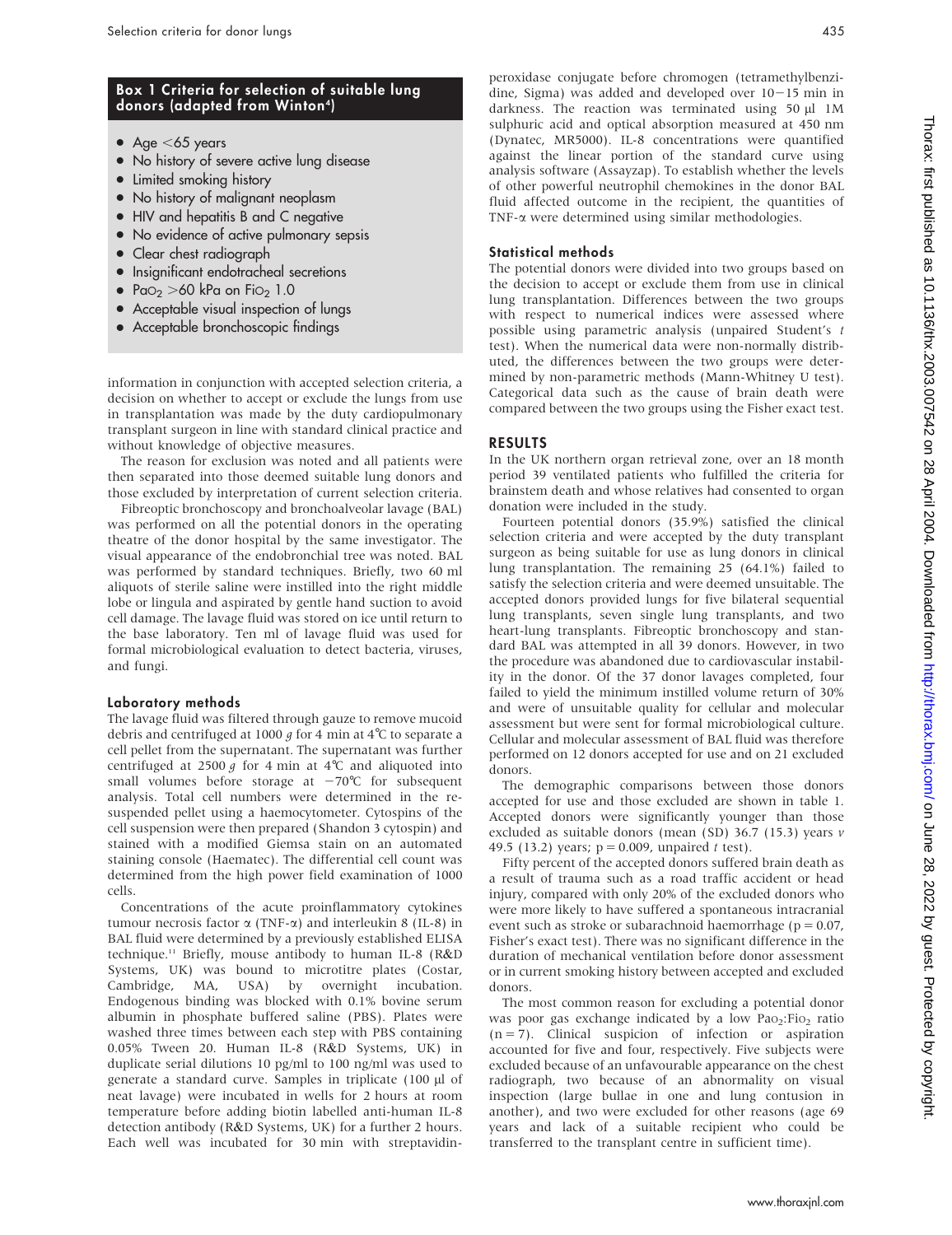| Donor outcome       |             |         | Mean (SD) age (years) Trauma, n (%) Current smoker, n (%) | Mean (SD) hours of ventilation | Median (range) Pao2:Fio2 (kPa) |
|---------------------|-------------|---------|-----------------------------------------------------------|--------------------------------|--------------------------------|
| Accepted $(n = 14)$ | 36.7(15.3)  | 7 (50%) | 4 (28%)                                                   | 45.6 (16.8)                    | $63.2$ (48-82.5)               |
| Excluded $(n = 25)$ | 49.5 (13.2) | 5(20%)  | 12 (48%)                                                  | 35.5(14.4)                     | 43.1 (7.7–71.7)                |
| p value             | $0.009*$    | $0.07+$ | $0.32 +$                                                  | $0.057*$                       | $0.0001 \pm$                   |

#### Clinical evaluation of donors

The oxygenation capacity of the potential donor lungs as measured by Pao<sub>2</sub>:Fio<sub>2</sub> was significantly higher in accepted donors than in those excluded (median (range) 63.2 (48– 82.5) kPa v 43.1 (7.7–71.7) kPa;  $p = 0.0001$ , Mann-Whitney U test). The clinical suspicion of significant pulmonary sepsis, as suggested by suctioning of purulent secretions from the endotracheal tube, correlated poorly with visual inspection of the central airways at bronchoscopy. Also, the pre-assessment report of possible aspiration correlated poorly with that witnessed by bronchoscopy. The major airways of three of the four donors excluded for possible aspiration were found to be clear by bronchoscopy, and three of the 14 accepted donors had evidence of thick purulent lower airway secretions, significant bronchial wall reddening, and oedema despite a clear chest radiograph.

Chest radiographic evaluation performed within 24 hours of donor assessment was clear in nine (36%) of the 25 excluded donors and seven (50%) of the accepted donors. Most of the abnormal radiographs had bilateral shadowing either in the bases or more diffusely.

#### Laboratory evaluation of donors

There was a high incidence of infection in the lungs of the donor population, with 18 (48.6%) potential donors having positive cultures of lavage fluid. The following species were identified: Staphylococcus aureus  $(n = 7)$ , coliform species  $(n = 4)$ , Candida albicans  $(n = 3)$ , Haemophilus influenzae  $(n = 3)$ , Streptococcus pneumoniae  $(n = 1)$ , Enterobacter species  $(n = 1)$ . The incidence of positive cultures tended to be higher in the BAL fluid of subjects accepted as suitable lung donors (75%) than in those excluded (43%), although the difference did not achieve statistical significance ( $p = 0.1$ , Fisher's exact test). Differences in the markers of inflammatory activity in the BAL fluid of accepted and excluded donors are shown in table 2. No significant differences were seen in the percentage and concentration of neutrophils or in the concentrations of TNF- $\alpha$  or IL-8 in the BAL fluid of accepted and excluded lung donors.

#### **DISCUSSION**

The shortage of donor organs is a major problem for all solid organ transplantation programmes. This shortage, however, is felt most acutely in lung transplantation where the susceptibility of the donor lung to dysfunction and the desire to achieve the best outcome means only a small proportion of potential donor lungs are deemed suitable for implantation into a recipient. This problem has led to consideration of possible alternatives to cadaveric lung donation including xenotransplantation, non-heart beating donors (post-cardiac arrest), and living donor lobar transplantation.<sup>12</sup> Only the last of these alternatives is currently available, and although there is much ongoing research, it offers no solution to the problem in the foreseeable future. Living donor lobar transplantation is being used in highly selected recipients where it can be successful, but the technique is not suitable for the majority of patients on the lung transplant waiting list.<sup>13</sup> The need to re-evaluate the way donor organs are selected and, in particular, the reasons why more than 75% of donor lungs are excluded has previously been suggested as a more appropriate and achievable way of increasing the supply of donor organs.7 The current selection criteria are based on good clinical judgement and are historical in origin, but have no evidence base.

In this study we have evaluated, in a group of human cadaveric donors, the subjective decision to exclude donors from use in transplantation based on clinical assessment and compared this with an objective assessment of the donor lung with cellular and molecular measures of infection and injury.

The major clinical difference between the two groups was in gas exchange as measured by  $PaO<sub>2</sub>:FiO<sub>2</sub>$ . This is not surprising as the oxygenation capacity of the potential lung provides one of the primary selection criteria. Only seven of the 25 donors excluded, however, had a low Pa $_{2}$ : Fio<sub>2</sub> as the primary reason for exclusion. There is no evidence from clinical lung transplantation to support the concept that the function of the donor lung after implantation is related to the donor's Pao<sub>2</sub>:Fio<sub>2</sub>. In fact, studies previously conducted on marginal donors have suggested that comparable immediate graft function can be achieved with use of donors with Pao<sub>2</sub>:Fio<sub>2</sub> below that recommended for selection.<sup>10 14</sup> This suggests that donor lungs may function very differently when removed from the critical illness environment. Furthermore, a recent report has demonstrated the importance of quantifying the contribution to gas exchange made by each lung segment. Pulmonary vein gas analysis may reveal that one lung is functioning much more effectively than the other and allow its use for single lung transplantation.<sup>15</sup> We believe that donors with a Pa $_{2}$  of  $\geq 30$  kPa on 100% oxygen should be carefully considered for use with differential pulmonary vein gas assessment, the better side being used as a single donor lung. Alternatively, the pair of lungs could be used for a bilateral lung transplant in a relatively fit recipient who could tolerate a degree of early graft dysfunction.

The chest radiograph may give some clues to the cause of poor gas exchange and may help to localise an abnormality to one hemithorax, allowing use of the unaffected lung. However, many of the abnormalities seen were bilateral

| Donor outcome       | Neutrophils (%) | Neutrophils $(x10^3/ml)$ | $IL-8$ (pg/ml) | TNF- $\alpha$ (pg/ml) | No (%) culture positive |
|---------------------|-----------------|--------------------------|----------------|-----------------------|-------------------------|
| Accepted $(n = 12)$ | $37.9$ (0-96.9) | 44 (0-1200)              | 810 (0-17600)  | 140 (0-340)           | 9(75%)                  |
| Excluded $(n = 21)$ | $36.0$ (0-98.1) | 46 (0-1400)              | 540 (0-15100)  | $160(0 - 76)$         | 9(43%)                  |
| p value             | $0.49 +$        | $0.78 +$                 | $0.64 +$       | $0.63 +$              | 0.1 <sub>±</sub>        |